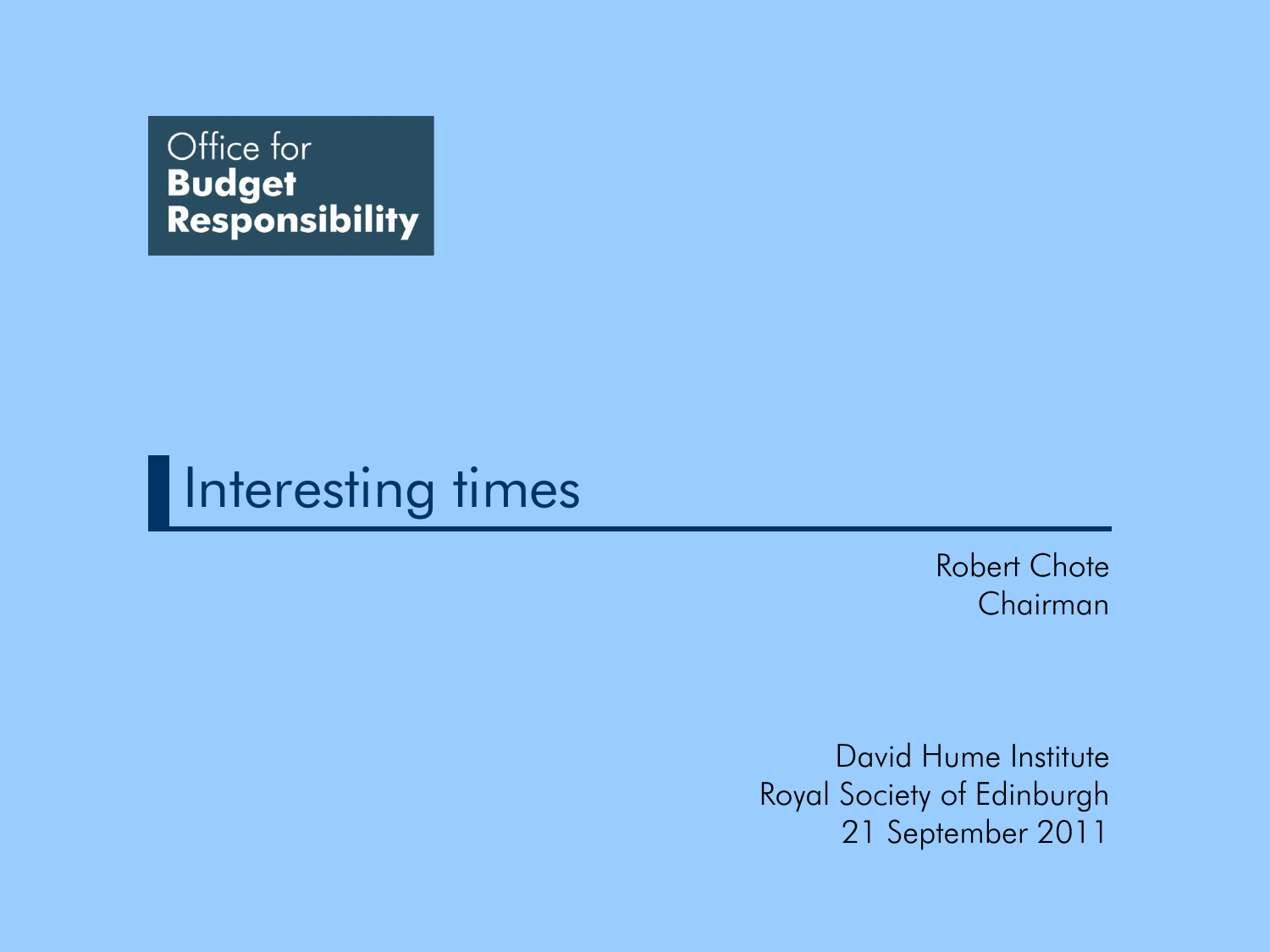# Public sector net borrowing

HM Treasury *Budget 2005*: outturns and forecasts

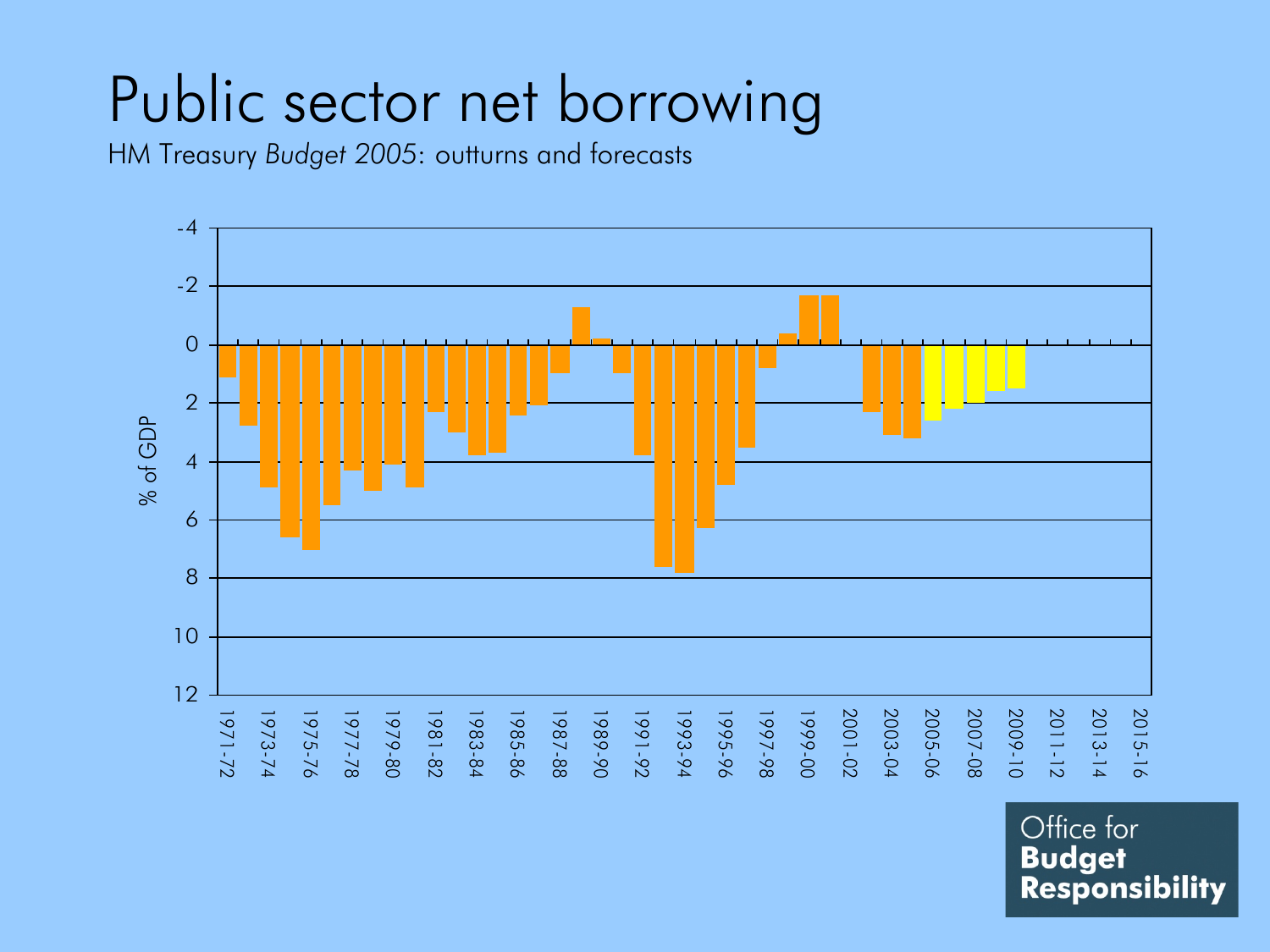# Public sector net borrowing

OBR *Economic and fiscal outlook* March 2011: outturns and forecasts

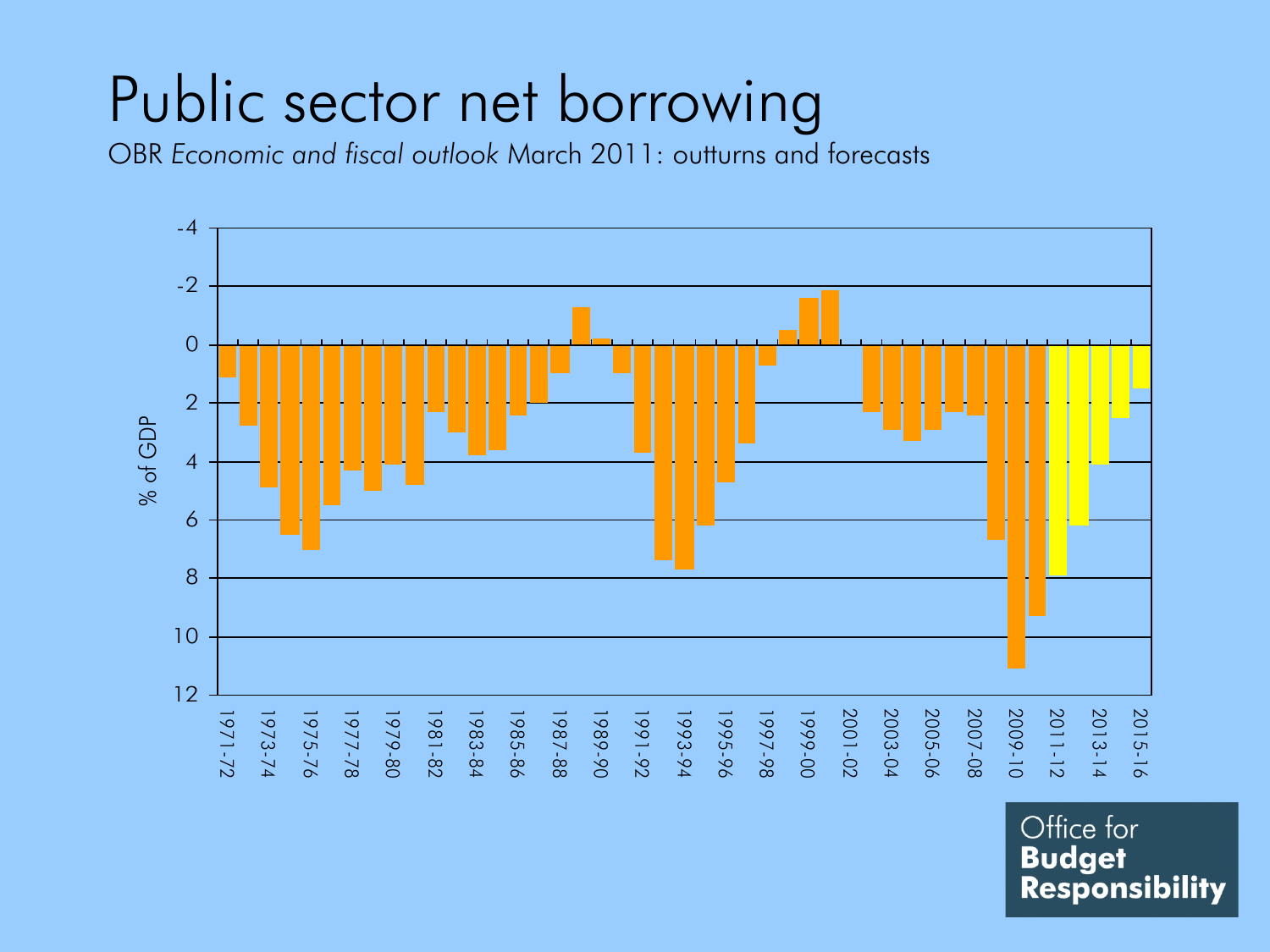### The creation of the OBR

- Created in interim form shortly after 2010 election
- After legislation, became statutory body on 4 April 2011
- One of a growing number of official independent fiscal watchdogs
- General rationale: combating 'deficit bias' and 'pro-cyclicality'
- UK rationale: fiscal forecasts without political wishful thinking
- So Government has 'contracted out' official forecasting to the OBR and given it access to data and analysis from within Whitehall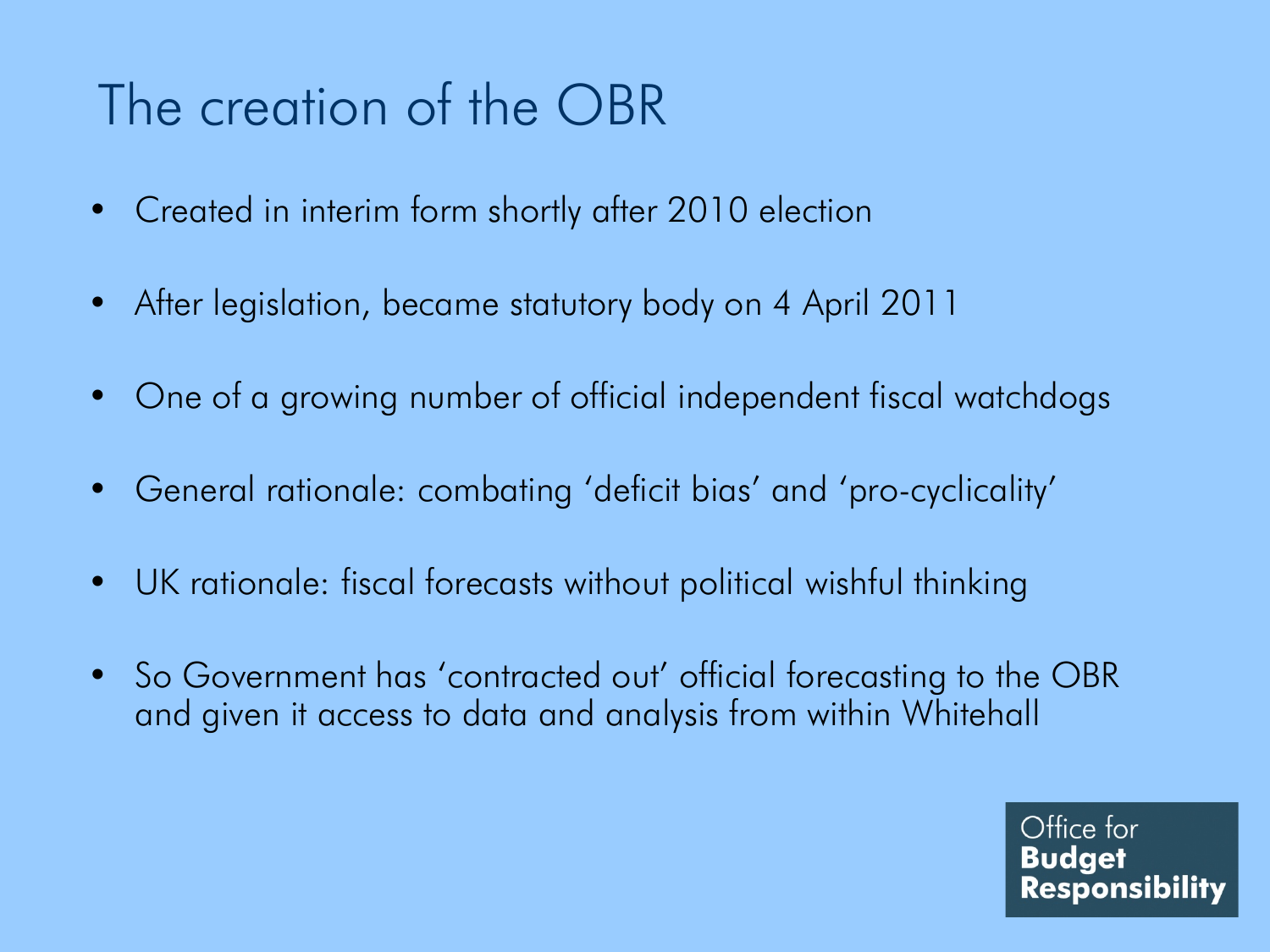## The remit of the OBR

- "to examine and report on the sustainability of the public finances" (Budget Responsibility and National Audit Act)
- Four main tasks:
	- Produce two five-year forecasts for economy and public finances
	- Judge progress towards the government's fiscal targets
	- Scrutinise Treasury costing of tax and spending measures
	- Assess long-term sustainability and public sector balance sheet
- Other supporting material:
	- Briefing papers, discussion papers etc.
	- Monthly commentary on Treasury/ONS public finance statistics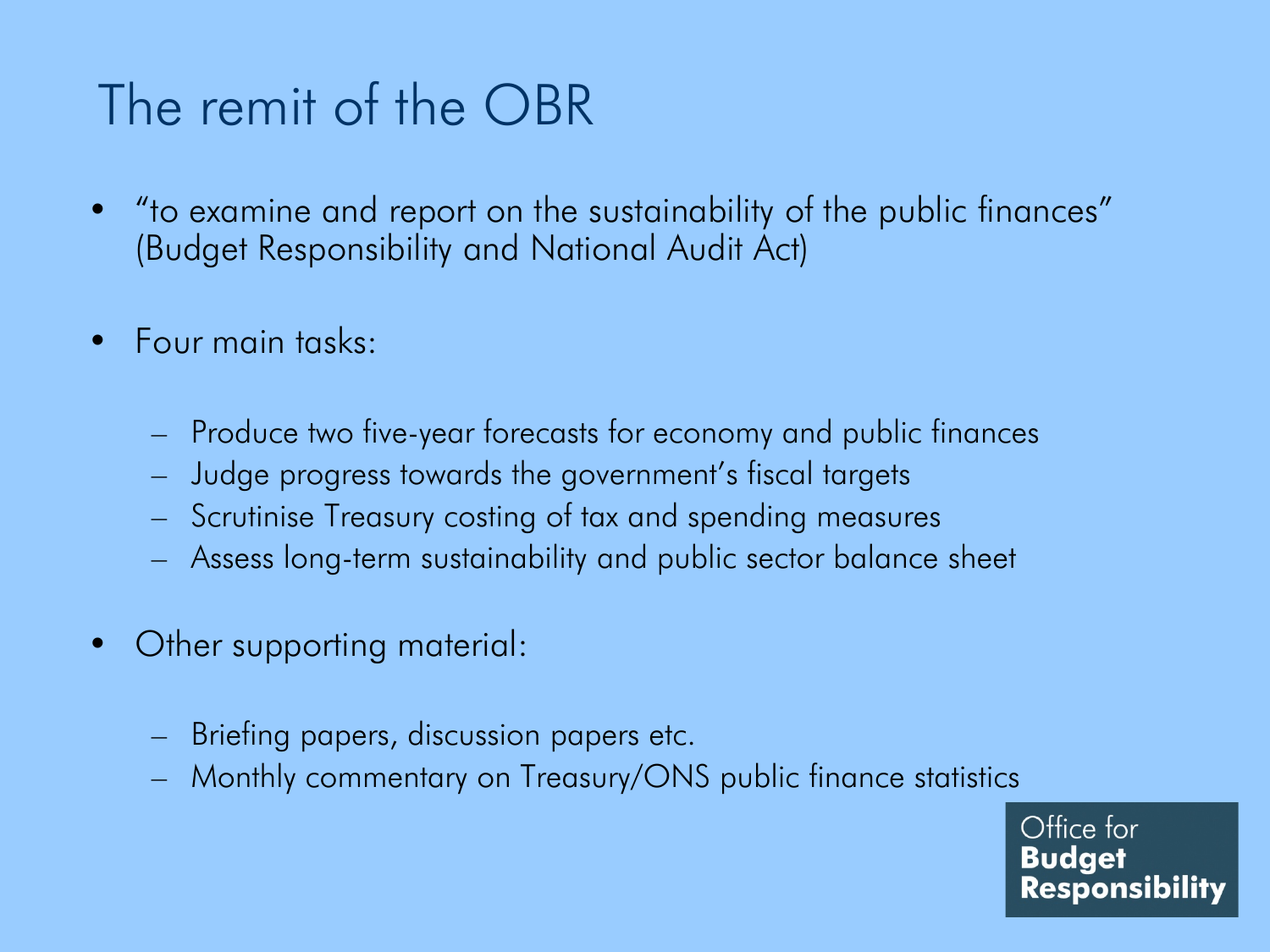## Governance and accountability

- Rights and responsibilities set out in:
	- Budget Responsibility and National Audit Act
	- Charter of Budget Responsibility
- Important features:
	- "Complete discretion in the performance of our duty"…
	- … if we behave "objectively, transparently and impartially"
	- Look only at current government policy, not policy options
	- Cannot comment on the merits of particular policy measures
	- Fixed multi-year budget published, so squeeze would be visible
	- Accountable to Chancellor and to Treasury Select Committee
	- Non-execs can help balance accountability and independence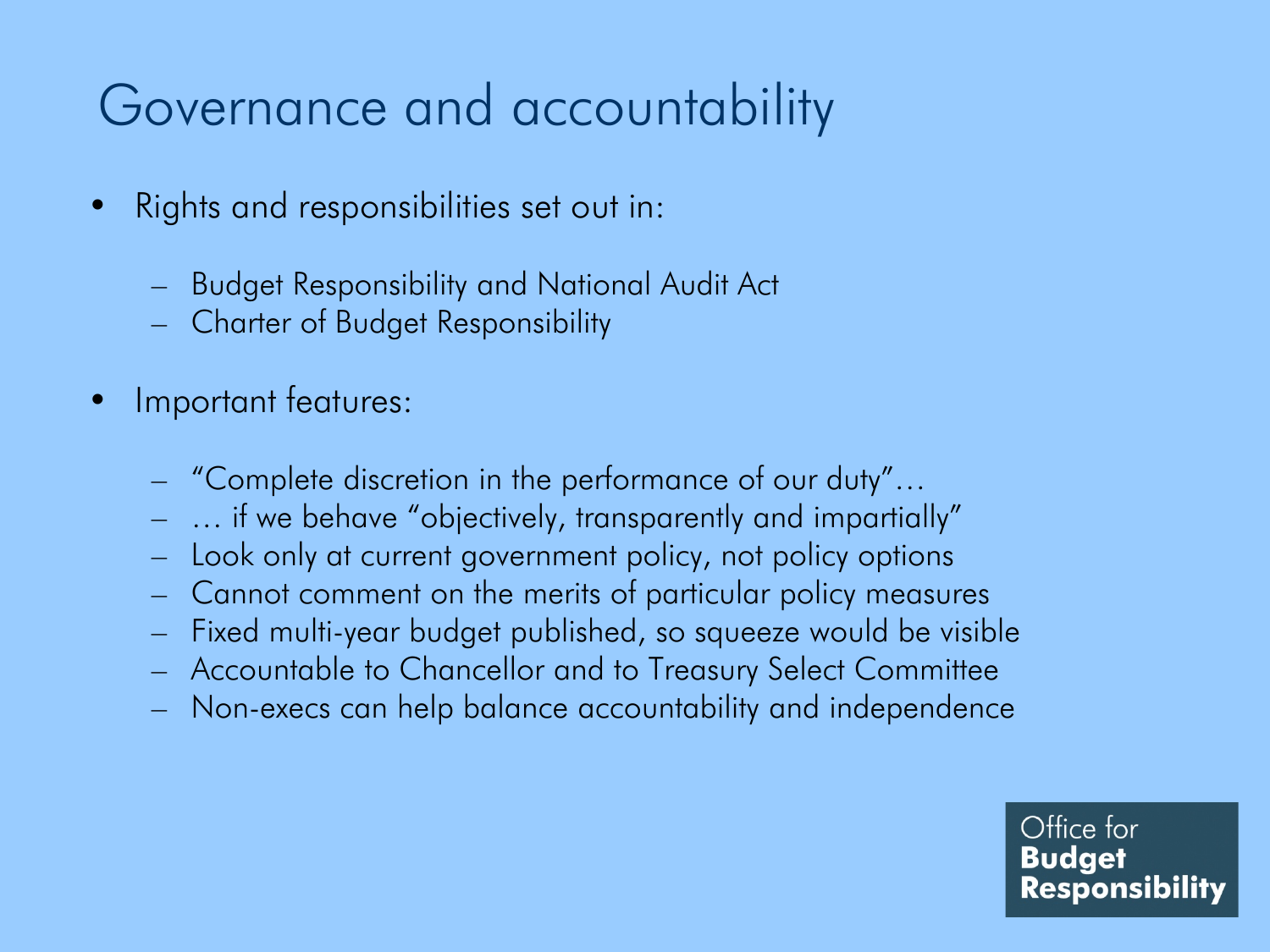### **Transparency**

- Process:
	- Substantive contacts with Chancellor and his office logged
	- Forecast timetable published
	- Treatment of post-deadline measures published
- Analysis:
	- Diagnostics
	- Simpler presentation of spending forecasts
	- More variables and assumptions
	- Additional information post-publication
	- More methodological information
	- Policy costings documents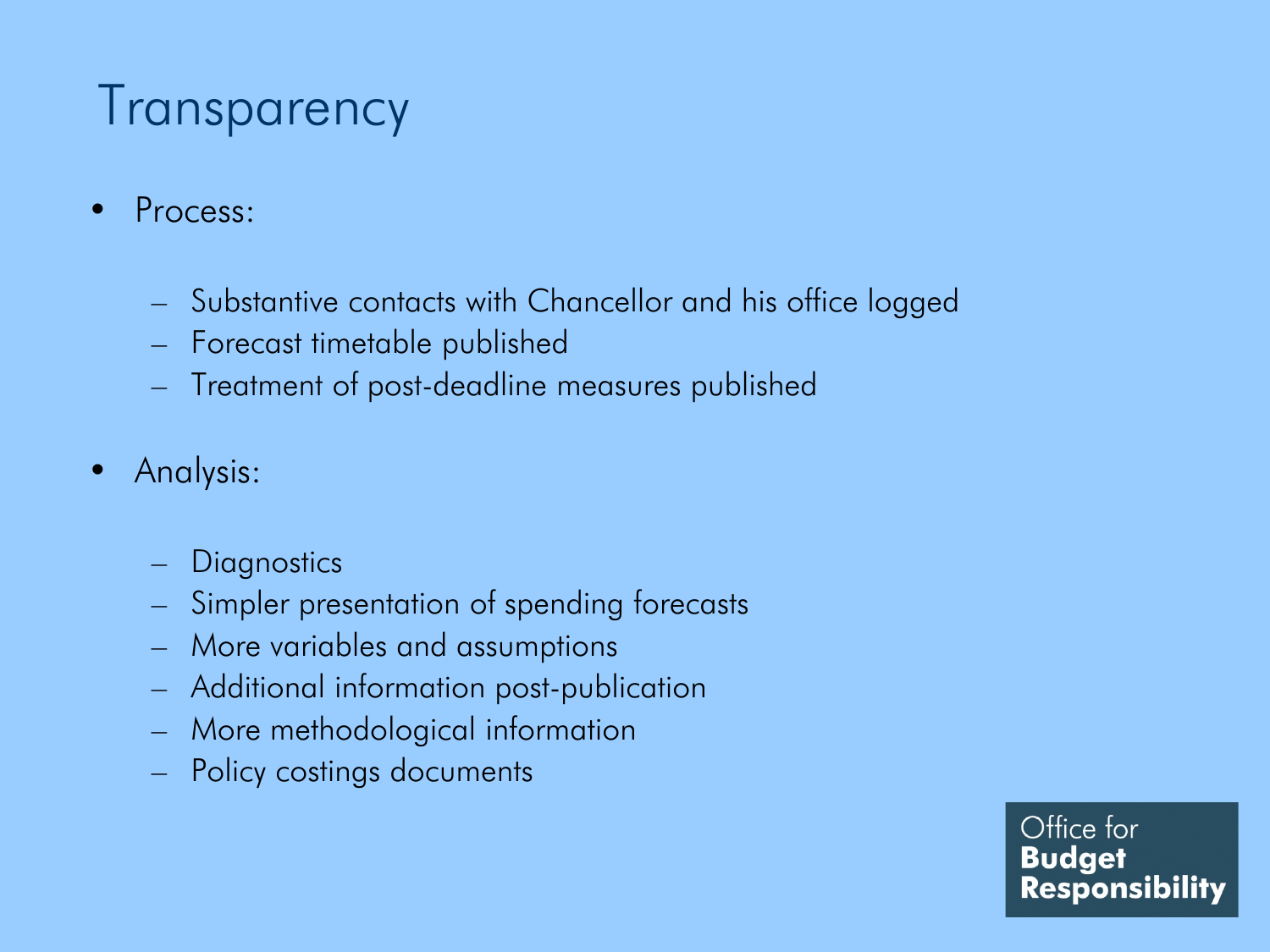## Forecasting Scottish tax receipts

- From Budget 2012
- Relevant taxes
	- Income tax
	- Stamp duty land tax
	- Landfill levy
	- Aggregates levy
- Not straightforward e.g. is there a reliable relationship between Scottish income tax receipts and total UK receipts?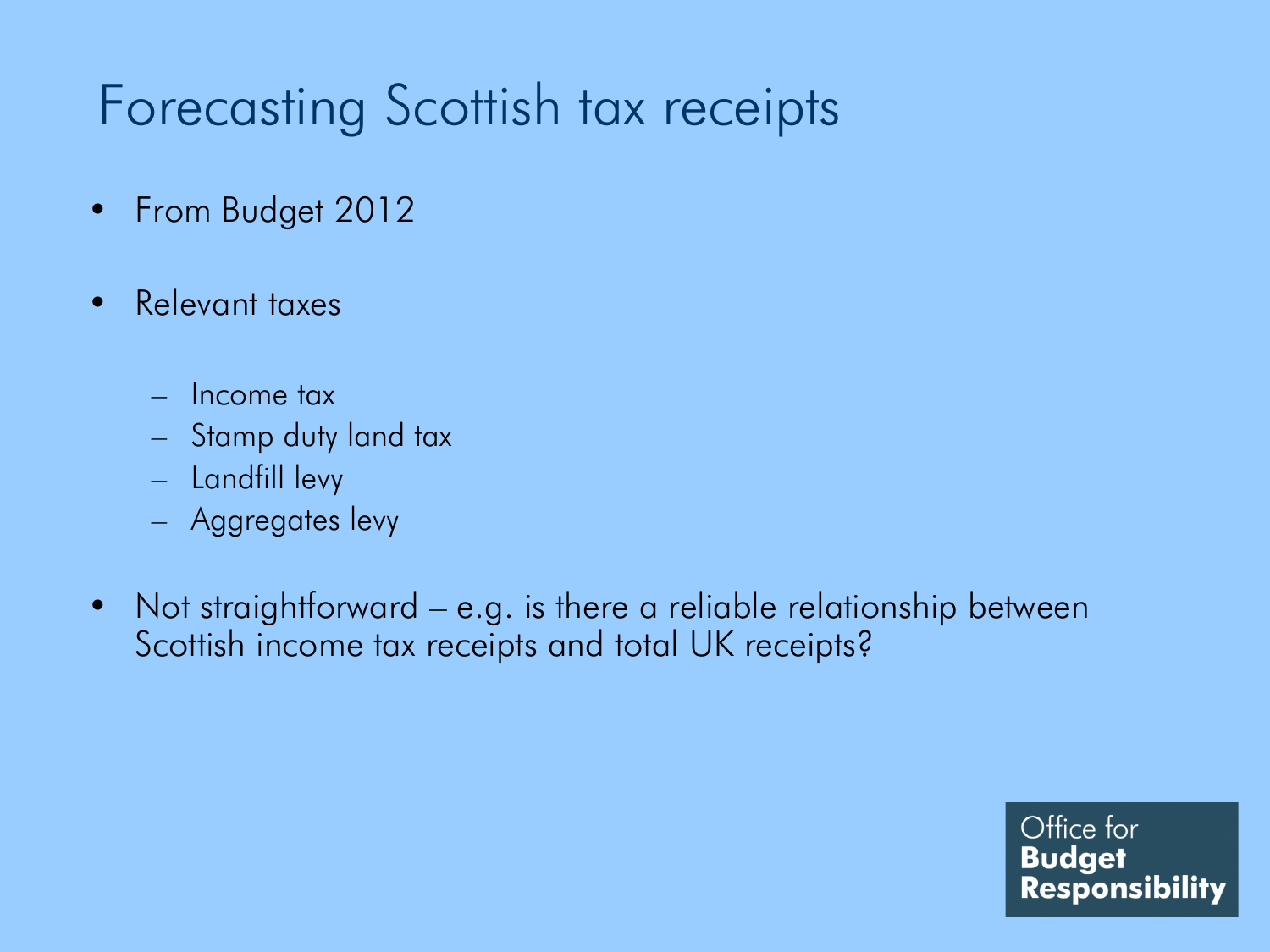### Quarterly growth in GDP

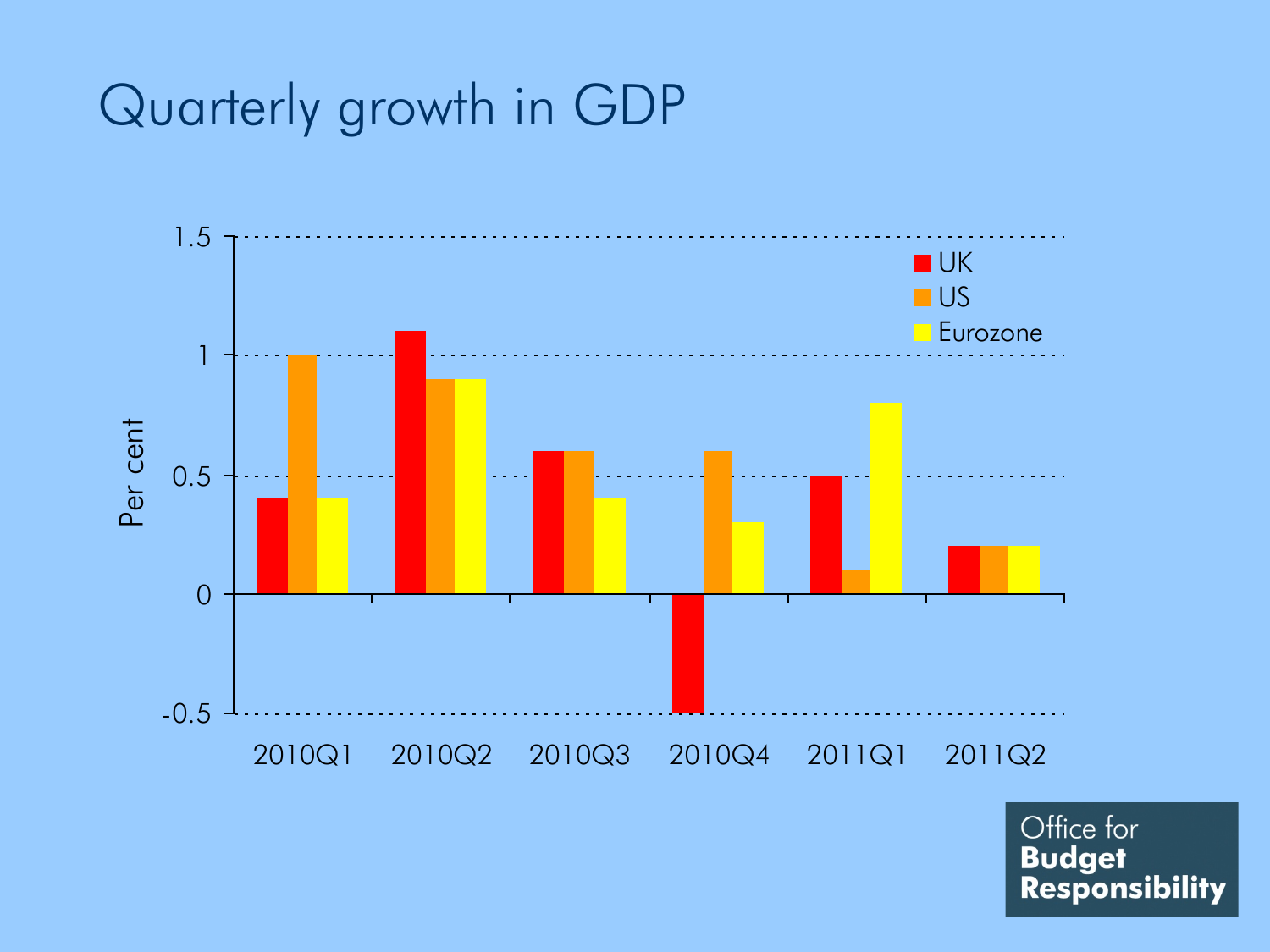# Public sector net borrowing in 2010-11

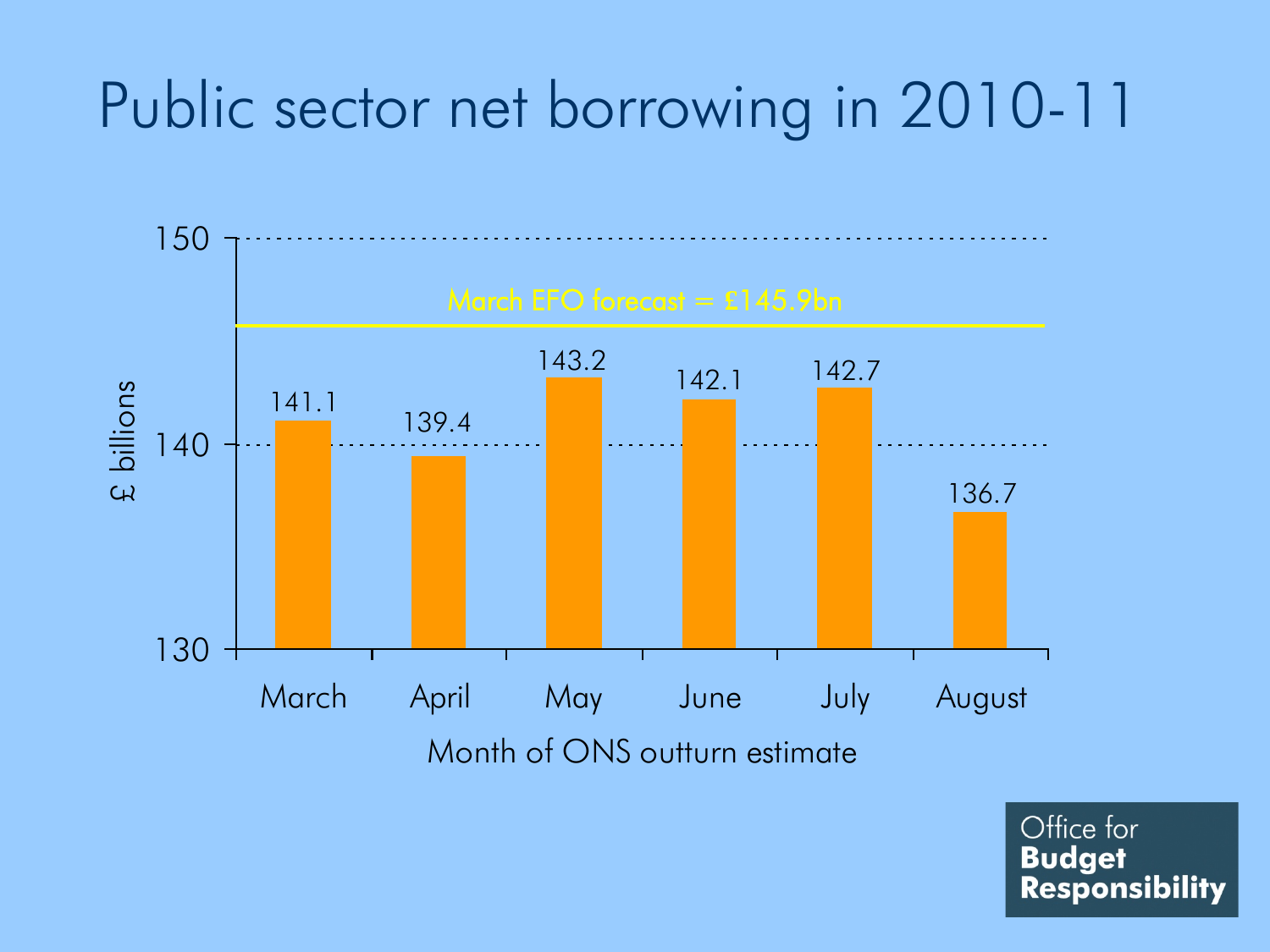## Cumulative public sector net borrowing

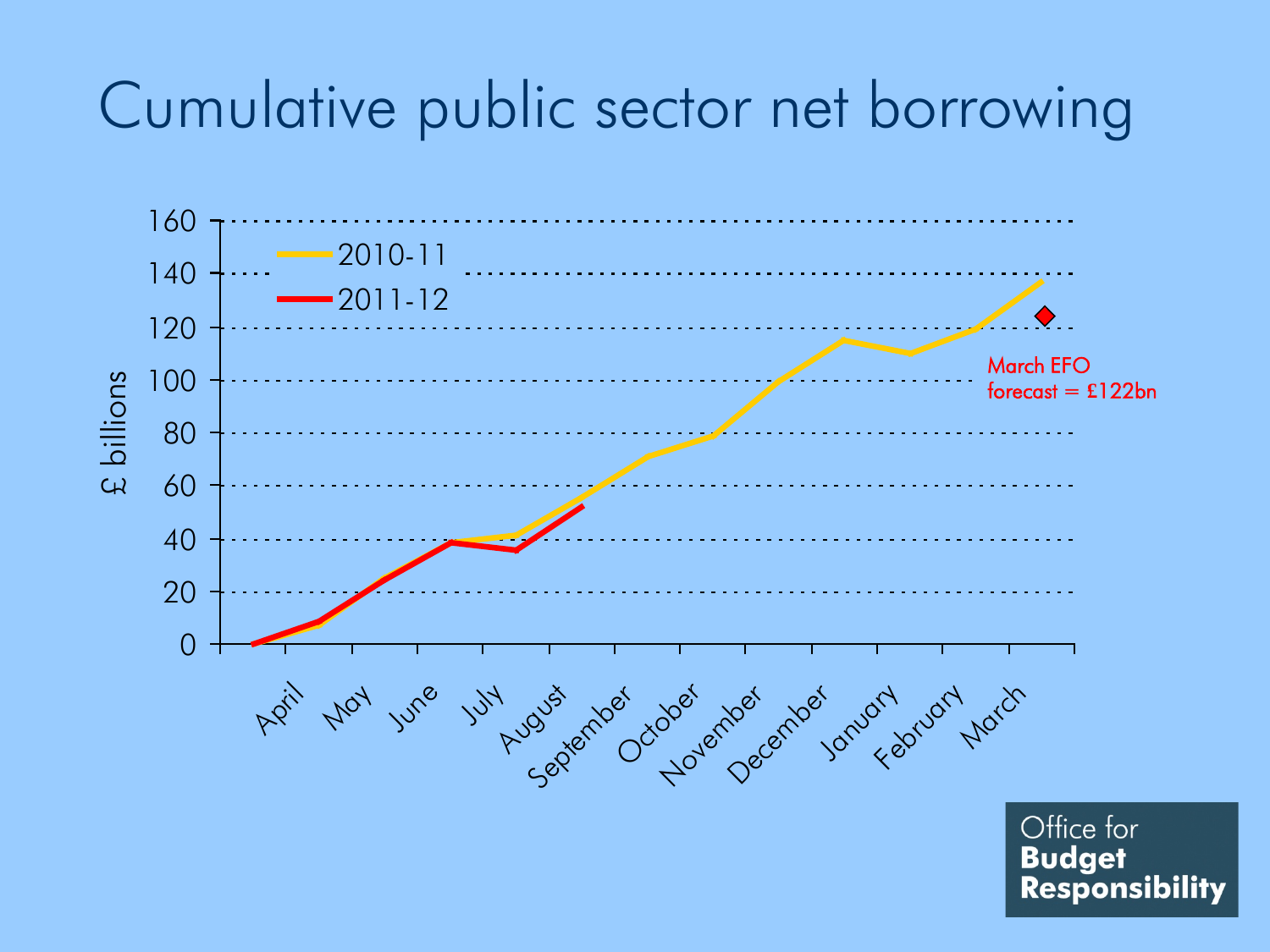### Longer term prospects for public finances

- Need to assess many factors with temporary or persistent effects on revenue and spending streams
- But medium term growth prospects crucial
- Scope for sustainable growth depends on spare capacity and outlook for productive potential
- Pace of growth depends on demand Bank of England sets monetary policy to hit inflation target, taking into account fiscal policy and other domestic factors, plus global environment
- Mixed data on spare capacity and questions about implications for potential of recent weak productivity growth